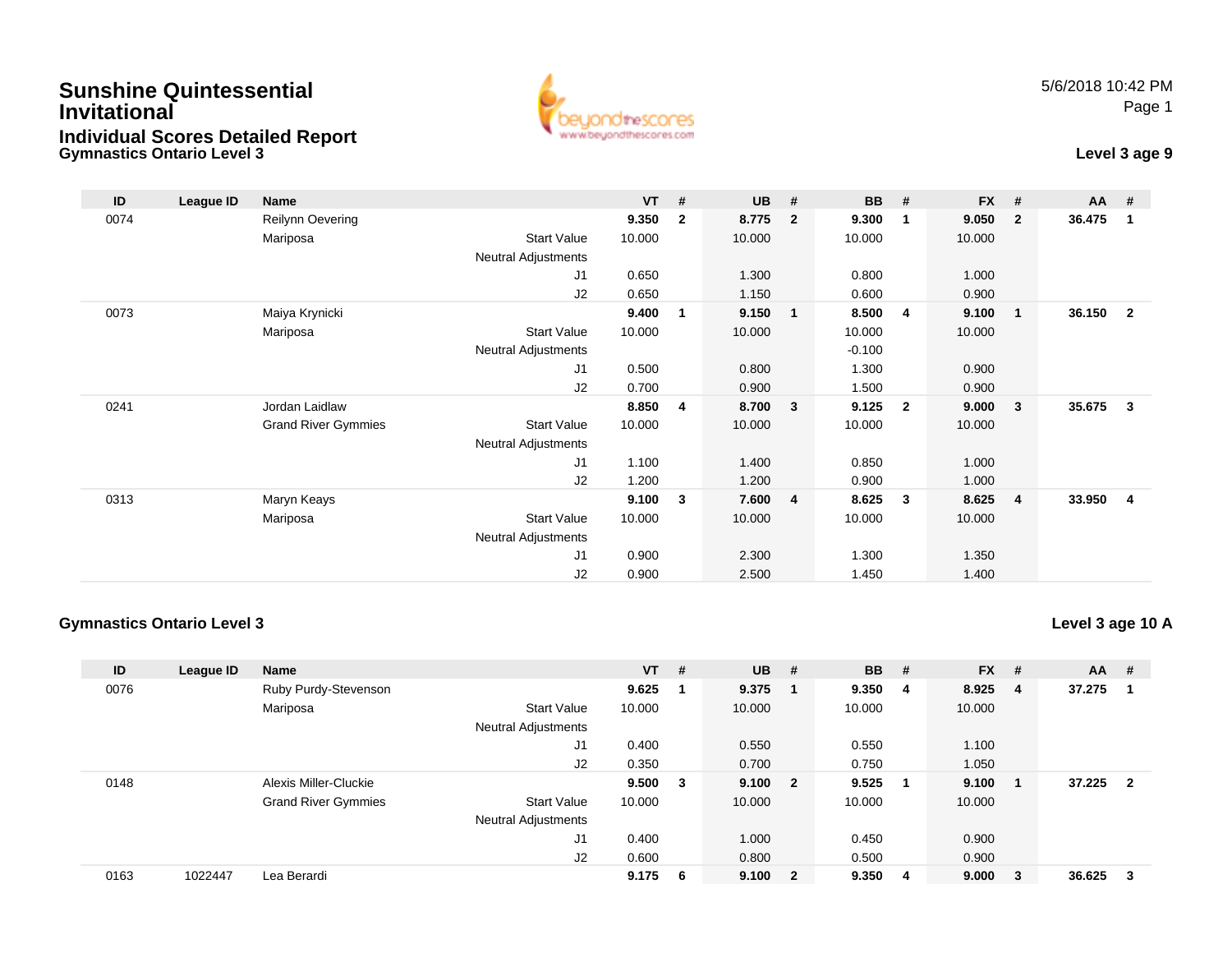| <b>Sunshine Quintessential</b><br><b>Invitational</b><br><b>Individual Scores Detailed Report</b> |                            |                            | beyondthescores<br>www.beyondthescores.com |                         |        |   |        |              |        |                | 5/6/2018 10:42 PM | Page 2 |
|---------------------------------------------------------------------------------------------------|----------------------------|----------------------------|--------------------------------------------|-------------------------|--------|---|--------|--------------|--------|----------------|-------------------|--------|
|                                                                                                   | Jungle Gym Gymnastics      | <b>Start Value</b>         | 10.000                                     |                         | 10.000 |   | 10.000 |              | 10.000 |                |                   |        |
|                                                                                                   |                            | <b>Neutral Adjustments</b> |                                            |                         |        |   |        |              |        |                |                   |        |
|                                                                                                   |                            | J1                         | 0.850                                      |                         | 0.900  |   | 0.750  |              | 1.100  |                |                   |        |
|                                                                                                   |                            | J <sub>2</sub>             | 0.800                                      |                         | 0.900  |   | 0.550  |              | 0.900  |                |                   |        |
| 0208                                                                                              | Gracie Price               |                            | 9.300                                      | -5                      | 9.000  | 3 | 9.400  | $\mathbf{2}$ | 8.700  | - 6            | 36.400            | -4     |
|                                                                                                   | <b>Bancroft Gems</b>       | <b>Start Value</b>         | 10.000                                     |                         | 10.000 |   | 10.000 |              | 10.000 |                |                   |        |
|                                                                                                   |                            | <b>Neutral Adjustments</b> |                                            |                         |        |   |        |              |        |                |                   |        |
|                                                                                                   |                            | J1                         | 0.700                                      |                         | 0.900  |   | 0.650  |              | 1.250  |                |                   |        |
|                                                                                                   |                            | J <sub>2</sub>             | 0.700                                      |                         | 1.100  |   | 0.550  |              | 1.350  |                |                   |        |
| 0143                                                                                              | Khloe Dalgleish            |                            | 9.550                                      | $\overline{\mathbf{2}}$ | 8.600  | 4 | 9.150  | -5           | 8.875  | 5              | 36.175            | - 5    |
|                                                                                                   | <b>Grand River Gymmies</b> | <b>Start Value</b>         | 10.000                                     |                         | 10.000 |   | 10.000 |              | 10.000 |                |                   |        |
|                                                                                                   |                            | <b>Neutral Adjustments</b> |                                            |                         |        |   |        |              |        |                |                   |        |
|                                                                                                   |                            | J1                         | 0.500                                      |                         | 1.450  |   | 0.850  |              | 1.150  |                |                   |        |
|                                                                                                   |                            | J2                         | 0.400                                      |                         | 1.350  |   | 0.850  |              | 1.100  |                |                   |        |
| 0077                                                                                              | <b>Autumn Prior</b>        |                            | 9.425                                      | -4                      | 8.050  | 5 | 9.375  | 3            | 9.075  | $\overline{2}$ | 35.925            | - 6    |
|                                                                                                   | Mariposa                   | <b>Start Value</b>         | 10.000                                     |                         | 10.000 |   | 10.000 |              | 10.000 |                |                   |        |
|                                                                                                   |                            | <b>Neutral Adjustments</b> |                                            |                         |        |   |        |              |        |                |                   |        |
|                                                                                                   |                            | J1                         | 0.550                                      |                         | 2.000  |   | 0.650  |              | 0.850  |                |                   |        |
|                                                                                                   |                            | J2                         | 0.600                                      |                         | 1.900  |   | 0.600  |              | 1.000  |                |                   |        |

#### **Gymnastics Ontario Level 3Level 3 age 11**

| ID   | League ID | Name                  |                            | <b>VT</b> | #                       | <b>UB</b> | #                       | <b>BB</b> | #            | <b>FX</b> | #              | $AA$ # |                |
|------|-----------|-----------------------|----------------------------|-----------|-------------------------|-----------|-------------------------|-----------|--------------|-----------|----------------|--------|----------------|
| 0080 |           | Lauren Leach          |                            | 9.375     | $\overline{\mathbf{2}}$ | 9.100     | - 1                     | 9.500     | -1           | 9.375     |                | 37.350 |                |
|      |           | Mariposa              | <b>Start Value</b>         | 10.000    |                         | 10.000    |                         | 10.000    |              | 10.000    |                |        |                |
|      |           |                       | <b>Neutral Adjustments</b> |           |                         |           |                         |           |              |           |                |        |                |
|      |           |                       | J <sub>1</sub>             | 0.600     |                         | 1.000     |                         | 0.450     |              | 0.600     |                |        |                |
|      |           |                       | J <sub>2</sub>             | 0.650     |                         | 0.800     |                         | 0.550     |              | 0.650     |                |        |                |
| 0174 | 1022472   | Kiana Lampinen        |                            | 9.700     |                         | 8.475     | $\overline{\mathbf{3}}$ | 8.975     | 5            | 9.175     | $\overline{2}$ | 36.325 | $\overline{2}$ |
|      |           | Jungle Gym Gymnastics | <b>Start Value</b>         | 10.000    |                         | 10.000    |                         | 10.000    |              | 10.000    |                |        |                |
|      |           |                       | <b>Neutral Adjustments</b> |           |                         |           |                         |           |              |           |                |        |                |
|      |           |                       | J <sub>1</sub>             | 0.300     |                         | 1.500     |                         | 1.000     |              | 0.850     |                |        |                |
|      |           |                       | J2                         | 0.300     |                         | 1.550     |                         | 1.050     |              | 0.800     |                |        |                |
| 0191 | 1026012   | <b>Heidi Coulter</b>  |                            | 9.250     | $\mathbf{3}$            | 8.350     | -4                      | 9.075     | -4           | 8.525     | $\overline{7}$ | 35.200 | 3              |
|      |           | Hurons Gymnastic Club | <b>Start Value</b>         | 10.000    |                         | 10.000    |                         | 10.000    |              | 10.000    |                |        |                |
|      |           |                       | <b>Neutral Adjustments</b> |           |                         |           |                         |           |              |           |                |        |                |
|      |           |                       | J <sub>1</sub>             | 0.700     |                         | 1.750     |                         | 1.000     |              | 1.400     |                |        |                |
|      |           |                       | J <sub>2</sub>             | 0.800     |                         | 1.550     |                         | 0.850     |              | 1.550     |                |        |                |
| 0203 |           | Keiralyn Beauchamp    |                            | 8.500     |                         | 8.550     | $\overline{\mathbf{2}}$ | 9.200     | $\mathbf{2}$ | 8.900     | 3              | 35.150 | 4              |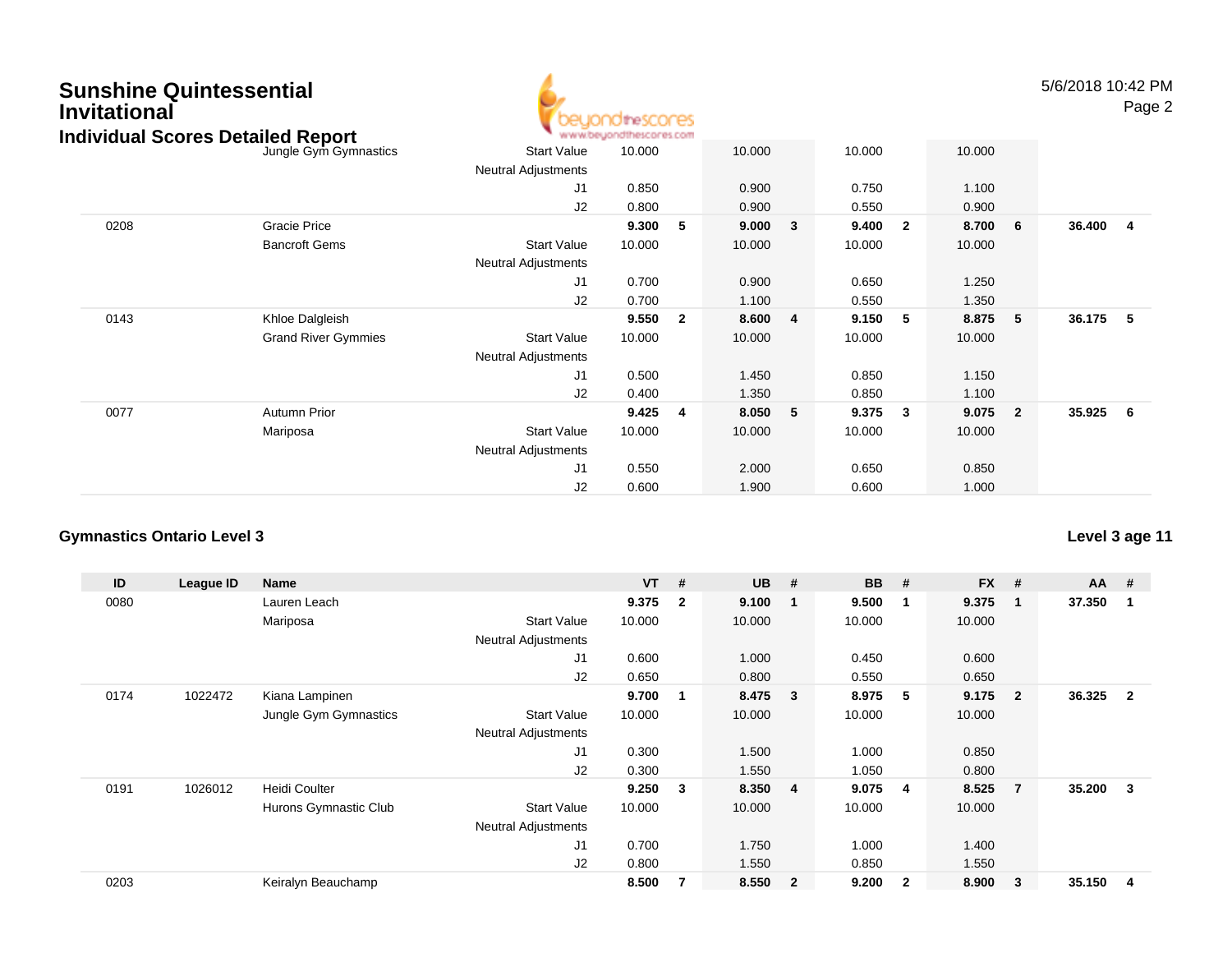| Invitational | <b>Sunshine Quintessential</b> | <b>Individual Scores Detailed Report</b> |                            | hdinescores<br>www.beyondthescores.com |                         |        |                |        |     |          |                | 5/6/2018 10:42 PM | Page 3         |
|--------------|--------------------------------|------------------------------------------|----------------------------|----------------------------------------|-------------------------|--------|----------------|--------|-----|----------|----------------|-------------------|----------------|
|              |                                | <b>Bancroft Gems</b>                     | <b>Start Value</b>         | 10.000                                 |                         | 10.000 |                | 10.000 |     | 10.000   |                |                   |                |
|              |                                |                                          | <b>Neutral Adjustments</b> |                                        |                         |        |                |        |     |          |                |                   |                |
|              |                                |                                          | J <sub>1</sub>             | 1.400                                  |                         | 1.600  |                | 0.850  |     | 1.200    |                |                   |                |
|              |                                |                                          | J2                         | 1.600                                  |                         | 1.300  |                | 0.750  |     | 1.000    |                |                   |                |
| 0189         | 1026009                        | Aubree McLaren                           |                            | 9.225                                  | $\overline{\mathbf{4}}$ | 8.000  | 6              | 8.925  | - 6 | 8.900    | 3              | 35.050            | - 5            |
|              |                                | Hurons Gymnastic Club                    | <b>Start Value</b>         | 10.000                                 |                         | 10.000 |                | 10.000 |     | 10.000   |                |                   |                |
|              |                                |                                          | <b>Neutral Adjustments</b> |                                        |                         |        |                |        |     |          |                |                   |                |
|              |                                |                                          | J <sub>1</sub>             | 0.750                                  |                         | 2.150  |                | 1.000  |     | 1.100    |                |                   |                |
|              |                                |                                          | J2                         | 0.800                                  |                         | 1.850  |                | 1.150  |     | 1.100    |                |                   |                |
| 0204         |                                | Trista Robinson                          |                            | 8.900                                  | 6                       | 7.975  | $\overline{7}$ | 9.100  | 3   | 8.775    | 5              | 34.750            | - 6            |
|              |                                | <b>Bancroft Gems</b>                     | <b>Start Value</b>         | 10.000                                 |                         | 10.000 |                | 10.000 |     | 10.000   |                |                   |                |
|              |                                |                                          | <b>Neutral Adjustments</b> |                                        |                         |        |                |        |     |          |                |                   |                |
|              |                                |                                          | J <sub>1</sub>             | 1.100                                  |                         | 1.950  |                | 1.000  |     | 1.050    |                |                   |                |
|              |                                |                                          | J2                         | 1.100                                  |                         | 2.100  |                | 0.800  |     | 1.400    |                |                   |                |
| 0177         | 1022474                        | Lea Lemieux                              |                            | 9.150                                  | 5                       | 8.275  | 5              | 8.200  | -8  | 8.850    | $\overline{4}$ | 34.475            | $\overline{7}$ |
|              |                                | Jungle Gym Gymnastics                    | <b>Start Value</b>         | 10.000                                 |                         | 10.000 |                | 10.000 |     | 10.000   |                |                   |                |
|              |                                |                                          | <b>Neutral Adjustments</b> |                                        |                         |        |                |        |     |          |                |                   |                |
|              |                                |                                          | J <sub>1</sub>             | 0.800                                  |                         | 1.700  |                | 1.800  |     | 1.200    |                |                   |                |
|              |                                |                                          | J2                         | 0.900                                  |                         | 1.750  |                | 1.800  |     | 1.100    |                |                   |                |
| 0205         |                                | Mickala Rallison                         |                            | 8.900                                  | - 6                     | 8.275  | 5              | 8.550  | -7  | 8.625    | 6              | 34.350            | - 8            |
|              |                                | <b>Bancroft Gems</b>                     | <b>Start Value</b>         | 10.000                                 |                         | 10.000 |                | 10.000 |     | 10.000   |                |                   |                |
|              |                                |                                          | <b>Neutral Adjustments</b> |                                        |                         |        |                |        |     | $-0.100$ |                |                   |                |
|              |                                |                                          | J1                         | 1.100                                  |                         | 1.700  |                | 1.550  |     | 1.300    |                |                   |                |
|              |                                |                                          | J2                         | 1.100                                  |                         | 1.750  |                | 1.350  |     | 1.250    |                |                   |                |

#### **Gymnastics Ontario Level 3**

**Level 3 age 12**

| ID   | League ID | <b>Name</b>             |                            | $VT$ # |                         | <b>UB</b> | - #          | <b>BB</b> | #                       | <b>FX</b> | #            | $AA$ # |                         |
|------|-----------|-------------------------|----------------------------|--------|-------------------------|-----------|--------------|-----------|-------------------------|-----------|--------------|--------|-------------------------|
| 0023 |           | Karina Kainth           |                            | 9.750  |                         | 9.200     |              | 9.400     | $\overline{\mathbf{2}}$ | 8.800     | 4            | 37.150 |                         |
|      |           | <b>Gymnastic Giants</b> | <b>Start Value</b>         | 10.000 |                         | 10.000    |              | 10.000    |                         | 10.000    |              |        |                         |
|      |           |                         | <b>Neutral Adjustments</b> |        |                         |           |              |           |                         |           |              |        |                         |
|      |           |                         | J1                         | 0.200  |                         | 0.900     |              | 0.650     |                         | 1.250     |              |        |                         |
|      |           |                         | J2                         | 0.300  |                         | 0.700     |              | 0.550     |                         | 1.150     |              |        |                         |
| 0184 | 1025986   | Calley Simpson          |                            | 9.450  | $\overline{\mathbf{2}}$ | 8.550     | - 4          | 9.525     |                         | 9.125     |              | 36.650 | $\overline{\mathbf{2}}$ |
|      |           | Hurons Gymnastic Club   | <b>Start Value</b>         | 10.000 |                         | 10.000    |              | 10.000    |                         | 10.000    |              |        |                         |
|      |           |                         | <b>Neutral Adjustments</b> |        |                         |           |              |           |                         |           |              |        |                         |
|      |           |                         | J1                         | 0.600  |                         | 1.450     |              | 0.550     |                         | 0.950     |              |        |                         |
|      |           |                         | J2                         | 0.500  |                         | 1.450     |              | 0.400     |                         | 0.800     |              |        |                         |
| 0183 | 1026017   | Talia Fleishmann        |                            | 9.325  | 3                       | 8.650     | $\mathbf{3}$ | 9.275     | -3                      | 8.850     | $\mathbf{2}$ | 36.100 | 3                       |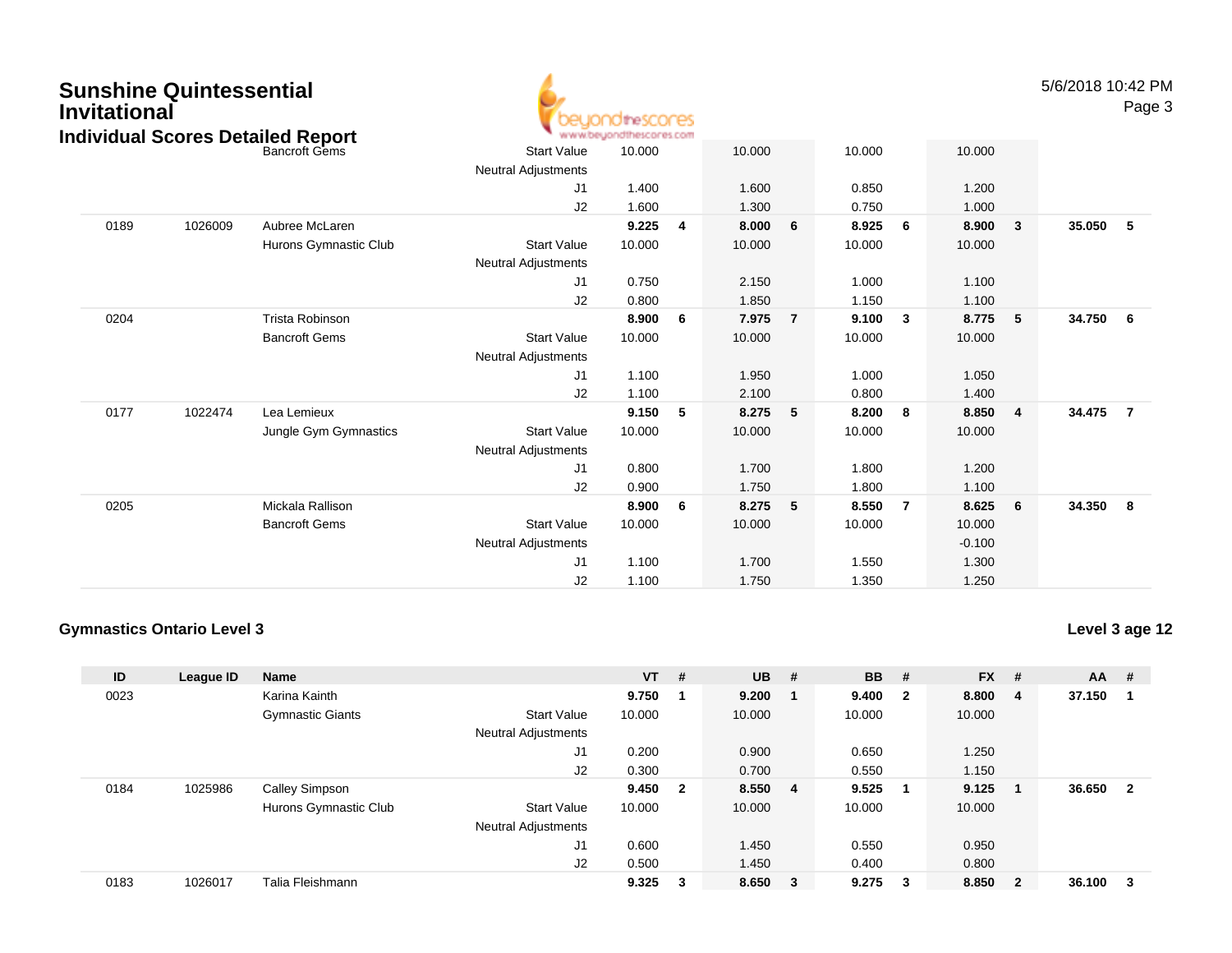| <b>Sunshine Quintessential</b><br><b>Invitational</b><br><b>Individual Scores Detailed Report</b> |         |                                       |                            | dtheSCOCES<br>www.beyondthescores.com |                 |        |                |          |                |        |                 | 5/6/2018 10:42 PM | Page 4         |
|---------------------------------------------------------------------------------------------------|---------|---------------------------------------|----------------------------|---------------------------------------|-----------------|--------|----------------|----------|----------------|--------|-----------------|-------------------|----------------|
|                                                                                                   |         | Hurons Gymnastic Club                 | <b>Start Value</b>         | 10.000                                |                 | 10.000 |                | 10.000   |                | 10.000 |                 |                   |                |
|                                                                                                   |         |                                       | Neutral Adjustments        |                                       |                 |        |                | $-0.100$ |                |        |                 |                   |                |
|                                                                                                   |         |                                       | J1                         | 0.650                                 |                 | 1.300  |                | 0.600    |                | 1.200  |                 |                   |                |
|                                                                                                   |         |                                       | J2                         | 0.700                                 |                 | 1.400  |                | 0.650    |                | 1.100  |                 |                   |                |
| 0111                                                                                              |         | Talia Hopkin                          |                            | 9.075                                 | $\overline{7}$  | 8.475  | 5              | 9.100    | $\overline{4}$ | 8.775  | $5\phantom{.0}$ | 35.425            | $\overline{4}$ |
|                                                                                                   |         | Sault YMCA Gymnastic Club             | <b>Start Value</b>         | 10.000                                |                 | 10.000 |                | 10.000   |                | 10.000 |                 |                   |                |
|                                                                                                   |         |                                       | Neutral Adjustments        |                                       |                 |        |                |          |                |        |                 |                   |                |
|                                                                                                   |         |                                       | J1                         | 1.000                                 |                 | 1.650  |                | 0.800    |                | 1.250  |                 |                   |                |
|                                                                                                   |         |                                       | J2                         | 0.850                                 |                 | 1.400  |                | 1.000    |                | 1.200  |                 |                   |                |
| 0116                                                                                              |         | <b>Madison Pelletier</b>              |                            | 9.300                                 | $\overline{4}$  | 8.550  | $\overline{4}$ | 8.675    | 6              | 8.825  | $\mathbf{3}$    | 35.350            | 5              |
|                                                                                                   |         | Sault YMCA Gymnastic Club             | <b>Start Value</b>         | 10.000                                |                 | 10.000 |                | 10.000   |                | 10.000 |                 |                   |                |
|                                                                                                   |         |                                       | Neutral Adjustments        |                                       |                 |        |                |          |                |        |                 |                   |                |
|                                                                                                   |         |                                       | J1                         | 0.700                                 |                 | 1.550  |                | 1.300    |                | 1.200  |                 |                   |                |
|                                                                                                   |         |                                       | J2                         | 0.700                                 |                 | 1.350  |                | 1.350    |                | 1.150  |                 |                   |                |
| 0228                                                                                              |         | Maija-Liisa Jones                     |                            | 9.200                                 | 5               | 8.300  | $\overline{7}$ | 8.950    | 5              | 8.650  | 8               | 35.100            | 6              |
|                                                                                                   |         | Markham Gymnastics Club               | <b>Start Value</b>         | 10.000                                |                 | 10.000 |                | 10.000   |                | 10.000 |                 |                   |                |
|                                                                                                   |         |                                       | Neutral Adjustments        |                                       |                 |        |                |          |                |        |                 |                   |                |
|                                                                                                   |         |                                       | J <sub>1</sub>             | 0.700                                 |                 | 1.600  |                | 0.950    |                | 1.400  |                 |                   |                |
|                                                                                                   |         |                                       | J2                         | 0.900                                 |                 | 1.800  |                | 1.150    |                | 1.300  |                 |                   |                |
| 0159                                                                                              |         | Chloe McMurray                        |                            | 9.175                                 | - 6             | 8.450  | 6              | 8.500    | $\overline{7}$ | 8.750  | 6               | 34.875            | $\overline{7}$ |
|                                                                                                   |         | Parry Sound Saltos Gymnastics<br>Club | <b>Start Value</b>         | 10.000                                |                 | 10.000 |                | 10.000   |                | 10.000 |                 |                   |                |
|                                                                                                   |         |                                       | Neutral Adjustments        |                                       |                 |        |                |          |                |        |                 |                   |                |
|                                                                                                   |         |                                       | J <sub>1</sub>             | 0.750                                 |                 | 1.450  |                | 1.400    |                | 1.250  |                 |                   |                |
|                                                                                                   |         |                                       | J2                         | 0.900                                 |                 | 1.650  |                | 1.600    |                | 1.250  |                 |                   |                |
| 0172                                                                                              | 1022466 | Alexandra Zito                        |                            | 9.175                                 | $6\phantom{1}6$ | 8.675  | $\overline{2}$ | 7.800    | 8              | 8.725  | $\overline{7}$  | 34.375            | 8              |
|                                                                                                   |         | Jungle Gym Gymnastics                 | <b>Start Value</b>         | 10.000                                |                 | 10.000 |                | 10.000   |                | 10.000 |                 |                   |                |
|                                                                                                   |         |                                       | <b>Neutral Adjustments</b> |                                       |                 |        |                |          |                |        |                 |                   |                |
|                                                                                                   |         |                                       | J <sub>1</sub>             | 0.800                                 |                 | 1.300  |                | 2.000    |                | 1.300  |                 |                   |                |
|                                                                                                   |         |                                       | J <sub>2</sub>             | 0.850                                 |                 | 1.350  |                | 2.400    |                | 1.250  |                 |                   |                |

## **Gymnastics Ontario Level 3**

| - #<br><b>AA</b> |
|------------------|
| 36.975           |
|                  |
|                  |
|                  |
|                  |
| #                |

#### **Level 3 age 13**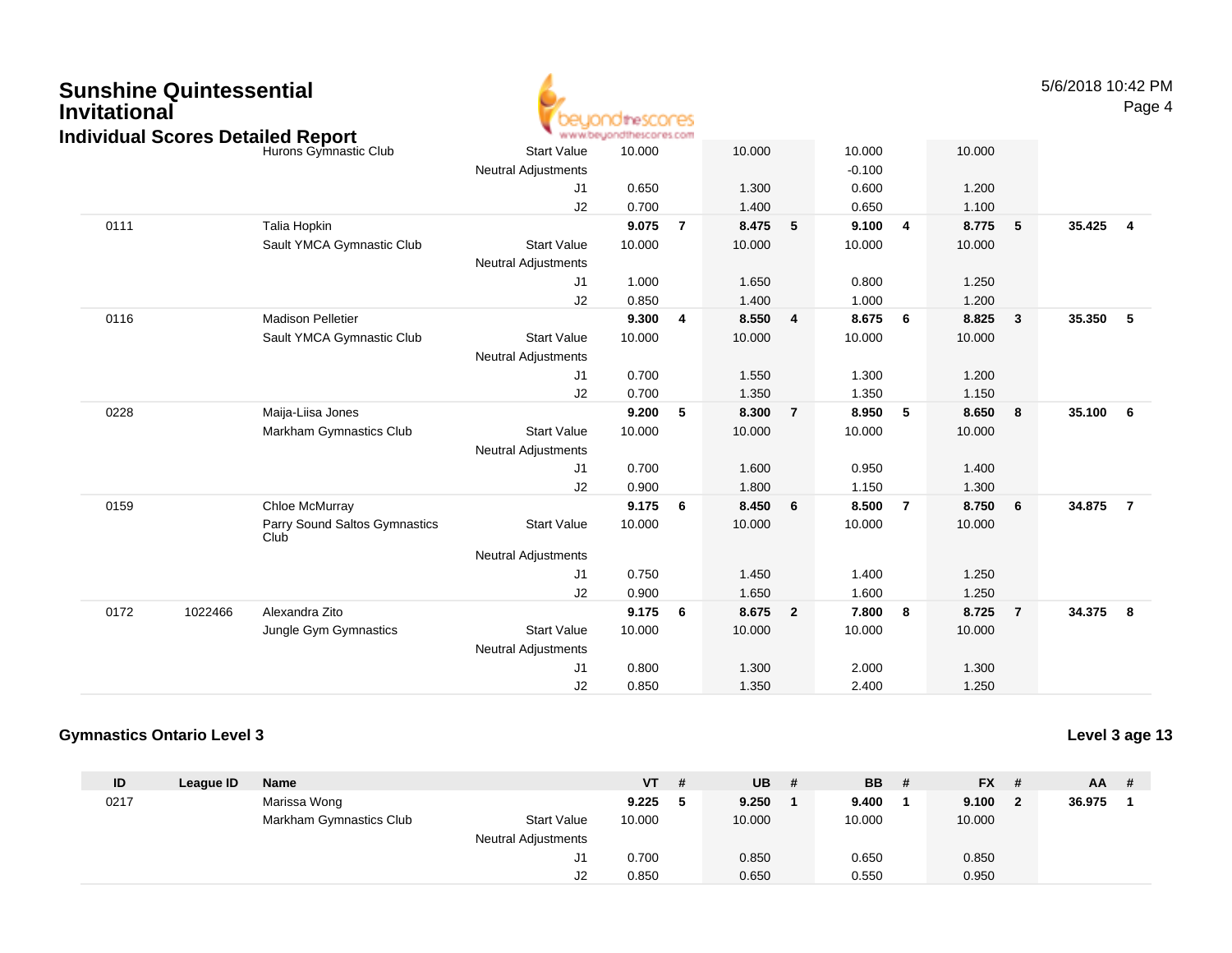| <b>Invitational</b> | <b>Sunshine Quintessential</b> | <b>Individual Scores Detailed Report</b> |                                                  | beuondthescores<br>www.beyondthescores.com |                |        |                |          |                         |        |                         | 5/6/2018 10:42 PM | Page 5                  |
|---------------------|--------------------------------|------------------------------------------|--------------------------------------------------|--------------------------------------------|----------------|--------|----------------|----------|-------------------------|--------|-------------------------|-------------------|-------------------------|
| 0180                | 1026019                        | Sara Taylor                              |                                                  | 9.450                                      | $\overline{2}$ | 8.900  | $\overline{2}$ | 9.400    | $\overline{\mathbf{1}}$ | 9.175  | $\mathbf{1}$            | 36.925            | $\overline{\mathbf{2}}$ |
|                     |                                | Hurons Gymnastic Club                    | <b>Start Value</b><br><b>Neutral Adjustments</b> | 10.000                                     |                | 10.000 |                | 10.000   |                         | 10.000 |                         |                   |                         |
|                     |                                |                                          | J1                                               | 0.500                                      |                | 1.200  |                | 0.600    |                         | 0.750  |                         |                   |                         |
|                     |                                |                                          | J2                                               | 0.600                                      |                | 1.000  |                | 0.600    |                         | 0.900  |                         |                   |                         |
| 0182                | 1026010                        | Sophia Crawford-Bald                     |                                                  | 9.500                                      | $\overline{1}$ | 8.350  | 5              | 9.375    | $\overline{2}$          | 8.550  | 5                       | 35.775            | $\overline{\mathbf{3}}$ |
|                     |                                | Hurons Gymnastic Club                    | <b>Start Value</b>                               | 10.000                                     |                | 10.000 |                | 10.000   |                         | 10.000 |                         |                   |                         |
|                     |                                |                                          | <b>Neutral Adjustments</b>                       |                                            |                |        |                |          |                         |        |                         |                   |                         |
|                     |                                |                                          | J1                                               | 0.500                                      |                | 1.700  |                | 0.650    |                         | 1.600  |                         |                   |                         |
|                     |                                |                                          | J2                                               | 0.500                                      |                | 1.600  |                | 0.600    |                         | 1.300  |                         |                   |                         |
| 0160                | 1026885                        | Anaiyah Good                             |                                                  | 9.250                                      | 4              | 8.750  | $\overline{4}$ | 8.700    | 4                       | 8.875  | $\mathbf{3}$            | 35.575            | $\overline{4}$          |
|                     |                                | Parry Sound Saltos Gymnastics<br>Club    | <b>Start Value</b>                               | 10.000                                     |                | 10.000 |                | 10.000   |                         | 10.000 |                         |                   |                         |
|                     |                                |                                          | <b>Neutral Adjustments</b>                       |                                            |                |        |                | $-0.100$ |                         |        |                         |                   |                         |
|                     |                                |                                          | J1                                               | 0.700                                      |                | 1.300  |                | 1.400    |                         | 1.150  |                         |                   |                         |
|                     |                                |                                          | J2                                               | 0.800                                      |                | 1.200  |                | 1.000    |                         | 1.100  |                         |                   |                         |
| 0310                |                                | Julia Basso                              |                                                  | 9.425                                      | $\mathbf{3}$   | 8.825  | $\mathbf{3}$   | 8.775    | $\mathbf{3}$            | 8.475  | 6                       | 35.500            | 5                       |
|                     |                                | Mariposa                                 | <b>Start Value</b>                               | 10.000                                     |                | 10.000 |                | 10.000   |                         | 10.000 |                         |                   |                         |
|                     |                                |                                          | <b>Neutral Adjustments</b>                       |                                            |                |        |                |          |                         |        |                         |                   |                         |
|                     |                                |                                          | J1                                               | 0.550                                      |                | 1.150  |                | 1.200    |                         | 1.500  |                         |                   |                         |
|                     |                                |                                          | J2                                               | 0.600                                      |                | 1.200  |                | 1.250    |                         | 1.550  |                         |                   |                         |
| 0264                |                                | Anna Elia                                |                                                  | 9.100                                      | 6              | 7.900  | 6              | 8.400    | 5                       | 8.600  | $\overline{\mathbf{4}}$ | 34.000            | - 6                     |
|                     |                                | <b>Gymnastic Giants</b>                  | <b>Start Value</b>                               | 10.000                                     |                | 10.000 |                | 10.000   |                         | 10.000 |                         |                   |                         |
|                     |                                |                                          | <b>Neutral Adjustments</b>                       |                                            |                |        |                |          |                         |        |                         |                   |                         |
|                     |                                |                                          | J1                                               | 0.900                                      |                | 2.200  |                | 1.600    |                         | 1.500  |                         |                   |                         |
|                     |                                |                                          | J2                                               | 0.900                                      |                | 2.000  |                | 1.600    |                         | 1.300  |                         |                   |                         |

## **Gymnastics Ontario Level 3**

**Level 3 age 14+**

| ID   | League ID | <b>Name</b>   |                            | $VT$ # |     | <b>UB</b> | # | <b>BB</b> | #                       | <b>FX</b> | #              | $AA$ # |             |
|------|-----------|---------------|----------------------------|--------|-----|-----------|---|-----------|-------------------------|-----------|----------------|--------|-------------|
| 0072 |           | Lily Coulson  |                            | 9.625  |     | 9.200     |   | 9.450     | $\overline{\mathbf{2}}$ | 9.325     | 1              | 37.600 |             |
|      |           | Mariposa      | <b>Start Value</b>         | 10.000 |     | 10.000    |   | 10.000    |                         | 10.000    |                |        |             |
|      |           |               | <b>Neutral Adjustments</b> |        |     |           |   |           |                         |           |                |        |             |
|      |           |               | J1                         | 0.350  |     | 0.900     |   | 0.550     |                         | 0.550     |                |        |             |
|      |           |               | J2                         | 0.400  |     | 0.700     |   | 0.550     |                         | 0.800     |                |        |             |
| 0082 |           | Alexis Cooper |                            | 9.400  | - 3 | 8.500 3   |   | 9.500     |                         | 9.100     | $\overline{2}$ | 36.500 | $\mathbf 2$ |
|      |           | Mariposa      | <b>Start Value</b>         | 10.000 |     | 10.000    |   | 10.000    |                         | 10.000    |                |        |             |
|      |           |               | <b>Neutral Adjustments</b> |        |     |           |   |           |                         |           |                |        |             |
|      |           |               | J1                         | 0.600  |     | 1.600     |   | 0.600     |                         | 0.950     |                |        |             |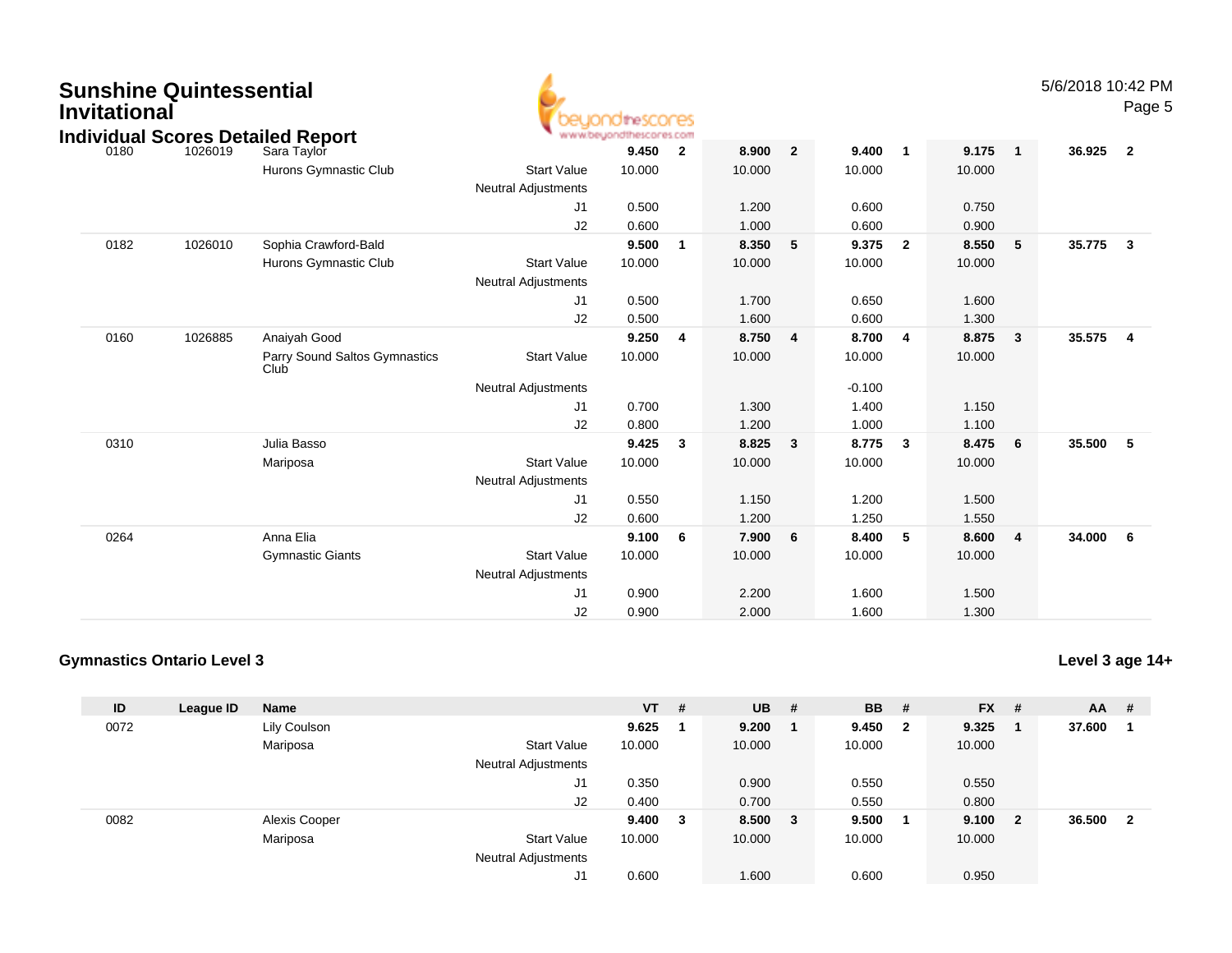## **Sunshine QuintessentialInvitationalIndividual Scores Detailed Report**



|      |         | idividual Scores Detailed Report |                                  | <b>BETH YRAUDI WAR PUT PESAULI MS. LAUT</b> |                |           |                 |          |                |                |                |        |                |
|------|---------|----------------------------------|----------------------------------|---------------------------------------------|----------------|-----------|-----------------|----------|----------------|----------------|----------------|--------|----------------|
|      |         |                                  | J2                               | 0.600                                       |                | 1.400     |                 | 0.400    |                | 0.850          |                |        |                |
| 0084 |         | Paige Trickey                    |                                  | 9.600                                       | $\mathbf{2}$   | 8.200     | $5\phantom{.0}$ | 9.225    | 4              | 8.975          | $\mathbf{3}$   | 36.000 | $\mathbf{3}$   |
|      |         | Mariposa                         | <b>Start Value</b>               | 10.000                                      |                | 10.000    |                 | 10.000   |                | 10.000         |                |        |                |
|      |         |                                  | <b>Neutral Adjustments</b>       |                                             |                |           |                 |          |                |                |                |        |                |
|      |         |                                  | J1                               | 0.400                                       |                | 1.850     |                 | 0.800    |                | 1.100          |                |        |                |
|      |         |                                  | J2                               | 0.400                                       |                | 1.750     |                 | 0.750    |                | 0.950          |                |        |                |
| 0311 |         | Elsa Bionda                      |                                  | 9.050                                       | 8              | 8.150     | 6               | 9.350    | $\mathbf{3}$   | 8.650          | $5\phantom{1}$ | 35.200 | $\overline{4}$ |
|      |         | Mariposa                         | <b>Start Value</b>               | 10.000                                      |                | 10.000    |                 | 10.000   |                | 10.000         |                |        |                |
|      |         |                                  | <b>Neutral Adjustments</b>       |                                             |                |           |                 |          |                |                |                |        |                |
|      |         |                                  | J1                               | 0.900                                       |                | 1.900     |                 | 0.650    |                | 1.250          |                |        |                |
|      |         |                                  | J2                               | 1.000                                       |                | 1.800     |                 | 0.650    |                | 1.450          |                |        |                |
| 0201 |         | Jaden Krieger                    |                                  | 9.150                                       | $\overline{7}$ | 8.750     | $\mathbf{2}$    | 8.750    | $\overline{7}$ | 8.075          | $\overline{7}$ | 34.725 | -5             |
|      |         | <b>Bancroft Gems</b>             | <b>Start Value</b>               | 10.000                                      |                | 10.000    |                 | 10.000   |                | 10.000         |                |        |                |
|      |         |                                  | <b>Neutral Adjustments</b><br>J1 | 0.800                                       |                | 1.150     |                 | 1.200    |                | 1.900          |                |        |                |
|      |         |                                  | J2                               | 0.900                                       |                | 1.350     |                 | 1.300    |                | 1.950          |                |        |                |
| 0019 |         | <b>Riley Smith</b>               |                                  | 9.350                                       | 4              | 8.150     | 6               | 8.800    | 6              | 8.300          | 6              | 34.600 | 6              |
|      |         | <b>Gymnastic Giants</b>          | <b>Start Value</b>               | 10.000                                      |                | 10.000    |                 | 10.000   |                | 10.000         |                |        |                |
|      |         |                                  | <b>Neutral Adjustments</b>       |                                             |                |           |                 |          |                |                |                |        |                |
|      |         |                                  | J1                               | 0.700                                       |                | 1.800     |                 | 1.200    |                | 1.600          |                |        |                |
|      |         |                                  | J2                               | 0.600                                       |                | 1.900     |                 | 1.200    |                | 1.800          |                |        |                |
| 0161 |         | Claire Thomson                   |                                  | 9.625                                       | $\mathbf{1}$   | 7.750     | 8               | 8.525    | 9              | 8.300          | 6              | 34.200 | $\overline{7}$ |
|      |         | Parry Sound Saltos Gymnastics    | <b>Start Value</b>               | 10.000                                      |                | 10.000    |                 | 10.000   |                | 10.000         |                |        |                |
|      |         | Club <sup>1</sup>                |                                  |                                             |                |           |                 |          |                |                |                |        |                |
|      |         |                                  | <b>Neutral Adjustments</b>       |                                             |                |           |                 | $-0.100$ |                |                |                |        |                |
|      |         |                                  | J1                               | 0.350                                       |                | 2.350     |                 | 1.300    |                | 1.650          |                |        |                |
|      |         |                                  | J2                               | 0.400                                       |                | 2.150     |                 | 1.450    |                | 1.750          |                |        |                |
| 0179 | 1026013 | Jennifer Kennedy                 |                                  | 9.050                                       | 8              | 8.450     | 4               | 8.950    | 5              | 7.600          | 8              | 34.050 | - 8            |
|      |         | Hurons Gymnastic Club            | <b>Start Value</b>               | 10.000                                      |                | 10.000    |                 | 10.000   |                | 10.000         |                |        |                |
|      |         |                                  | <b>Neutral Adjustments</b>       |                                             |                |           |                 |          |                |                |                |        |                |
|      |         |                                  | J1                               | 0.900                                       |                | 1.650     |                 | 1.000    |                | 2.400          |                |        |                |
|      |         |                                  | J2                               | 1.000                                       |                | 1.450     |                 | 1.100    |                | 2.400          |                |        |                |
| 0178 | 1025985 | Emma LeFaive                     |                                  | 9.275                                       | 6              | 8.000     | $\overline{7}$  | 8.800    | 6              | 7.000          | 9              | 33.075 | 9              |
|      |         | Hurons Gymnastic Club            | <b>Start Value</b>               | 10.000                                      |                | 10.000    |                 | 10.000   |                | 10.000         |                |        |                |
|      |         |                                  | <b>Neutral Adjustments</b>       | 0.700                                       |                | 1.900     |                 | 1.100    |                |                |                |        |                |
|      |         |                                  | J1<br>J2                         | 0.750                                       |                | 2.100     |                 | 1.300    |                | 2.900<br>3.100 |                |        |                |
| 0020 |         | Khushi Sarah                     |                                  | 9.300                                       | 5              | $X.XXX$ - |                 | 8.725    | 8              | 8.700          | $\overline{4}$ | 26.725 | 10             |
|      |         | <b>Gymnastic Giants</b>          | <b>Start Value</b>               | 10.000                                      |                |           |                 | 10.000   |                | 10.000         |                |        |                |
|      |         |                                  | <b>Neutral Adjustments</b>       |                                             |                |           |                 |          |                |                |                |        |                |
|      |         |                                  |                                  |                                             |                |           |                 |          |                |                |                |        |                |